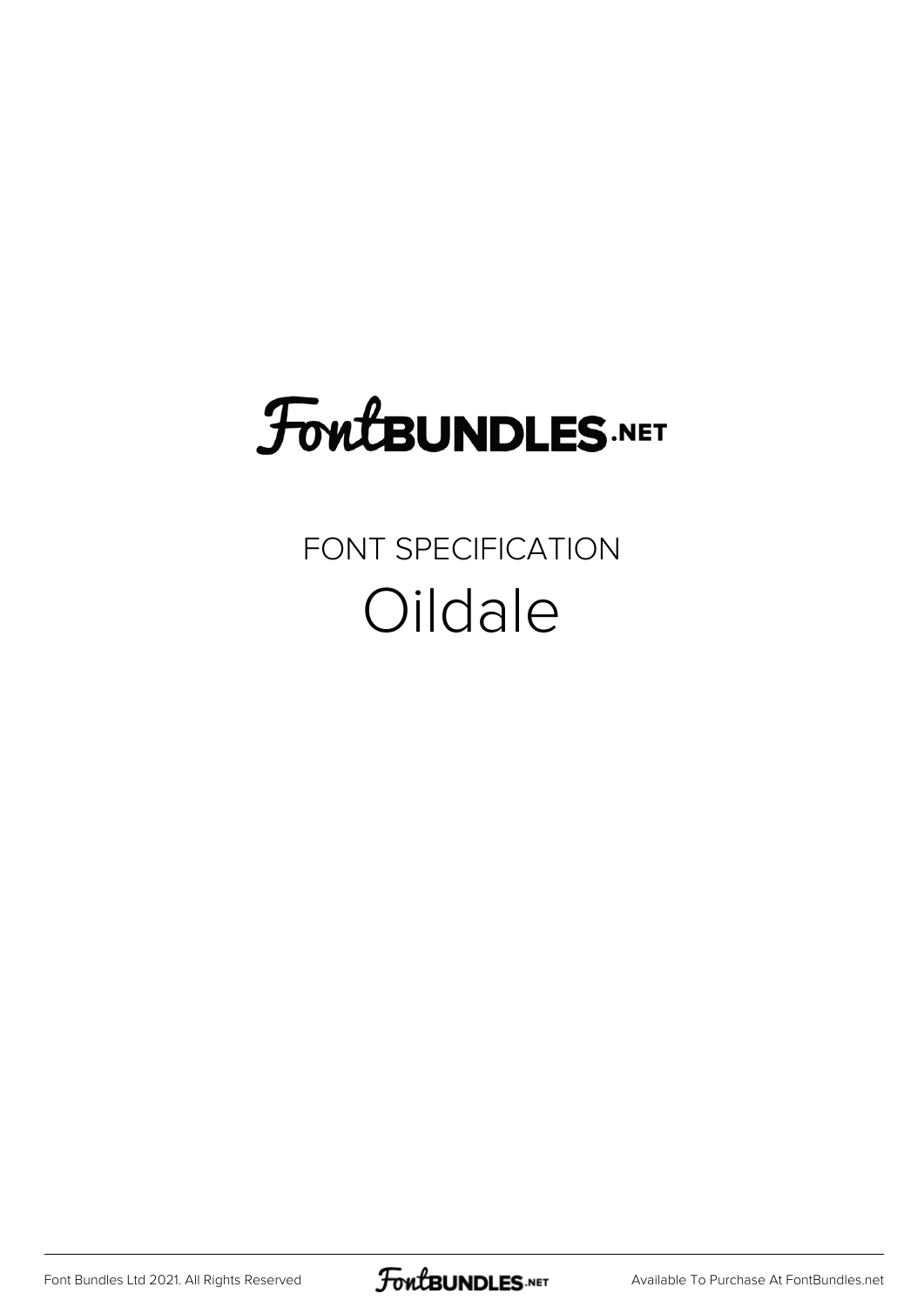

**Uppercase Characters** 

### A B C D E F G H I J K L M N O P Q R S T UVWXYZ

Lowercase Characters

### abcdefgkijklmnopqrstuv mxyz

Numbers

#### 0123456789

**Punctuation and Symbols** 

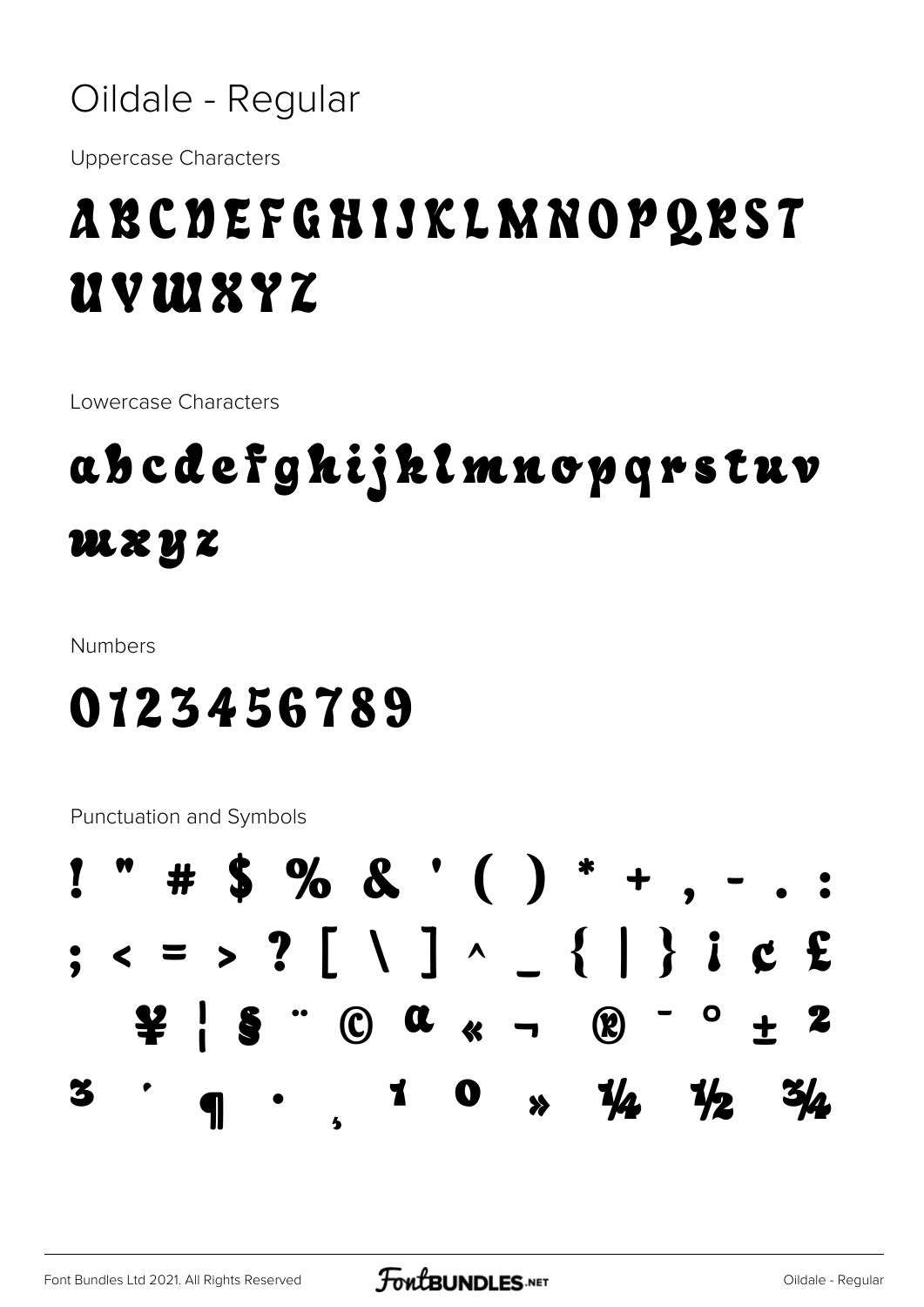All Other Glyphs

|  |  |  | À Á Â Ã Ä Å Æ Ç È |                      |
|--|--|--|-------------------|----------------------|
|  |  |  | É Ê Ë Ì İ Î Ï Đ Ñ |                      |
|  |  |  |                   |                      |
|  |  |  | Û Ü Ý Þ z à á â ã |                      |
|  |  |  | äåœçè é ê ë ì     |                      |
|  |  |  | i î ï ð ñ ò ó ô   | $\tilde{\mathbf{C}}$ |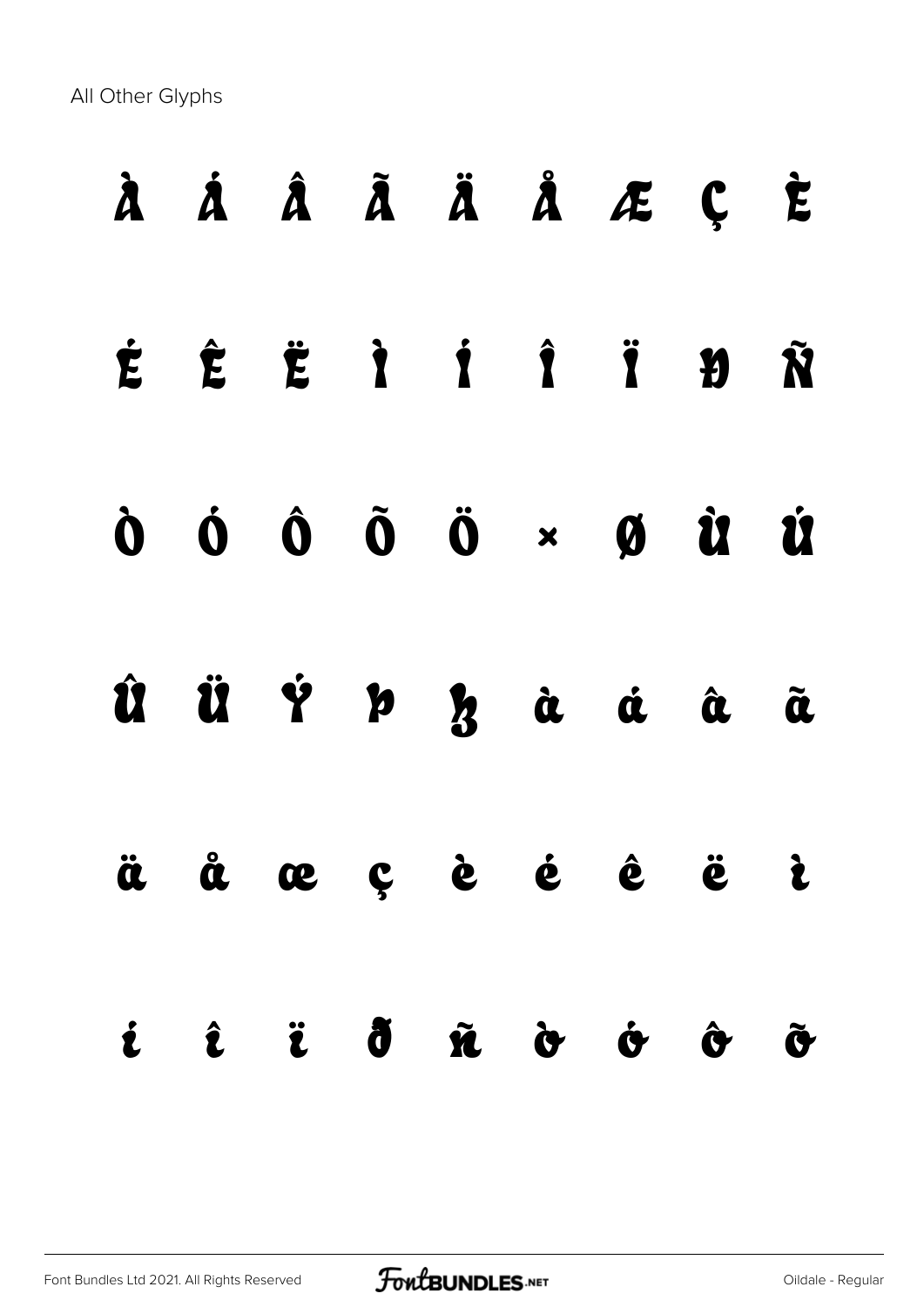|  | $\ddot{\sigma}$ + $\sigma$ <i>i i i i i j p</i>                                                                       |  |  |  |
|--|-----------------------------------------------------------------------------------------------------------------------|--|--|--|
|  | ÿĀā Ă ă Ã a Ą ą Ć ċ                                                                                                   |  |  |  |
|  | $\hat{C} \quad \hat{c} \quad \dot{C} \quad \dot{c} \quad \dot{C} \quad \dot{c} \quad \dot{D} \quad d^* \quad \dot{D}$ |  |  |  |
|  | đĒē Ĕě Ė ė Ę ę                                                                                                        |  |  |  |
|  | Ěě Ĝĝ Ğ ğ Ġ ġ Ģ                                                                                                       |  |  |  |
|  | ģĤ <b>ĥ fi</b> fi ī ī ī                                                                                               |  |  |  |
|  | $\begin{array}{cccccccccccccc} 1 & i & i & c & 13 & ij & 3 & j & k \end{array}$                                       |  |  |  |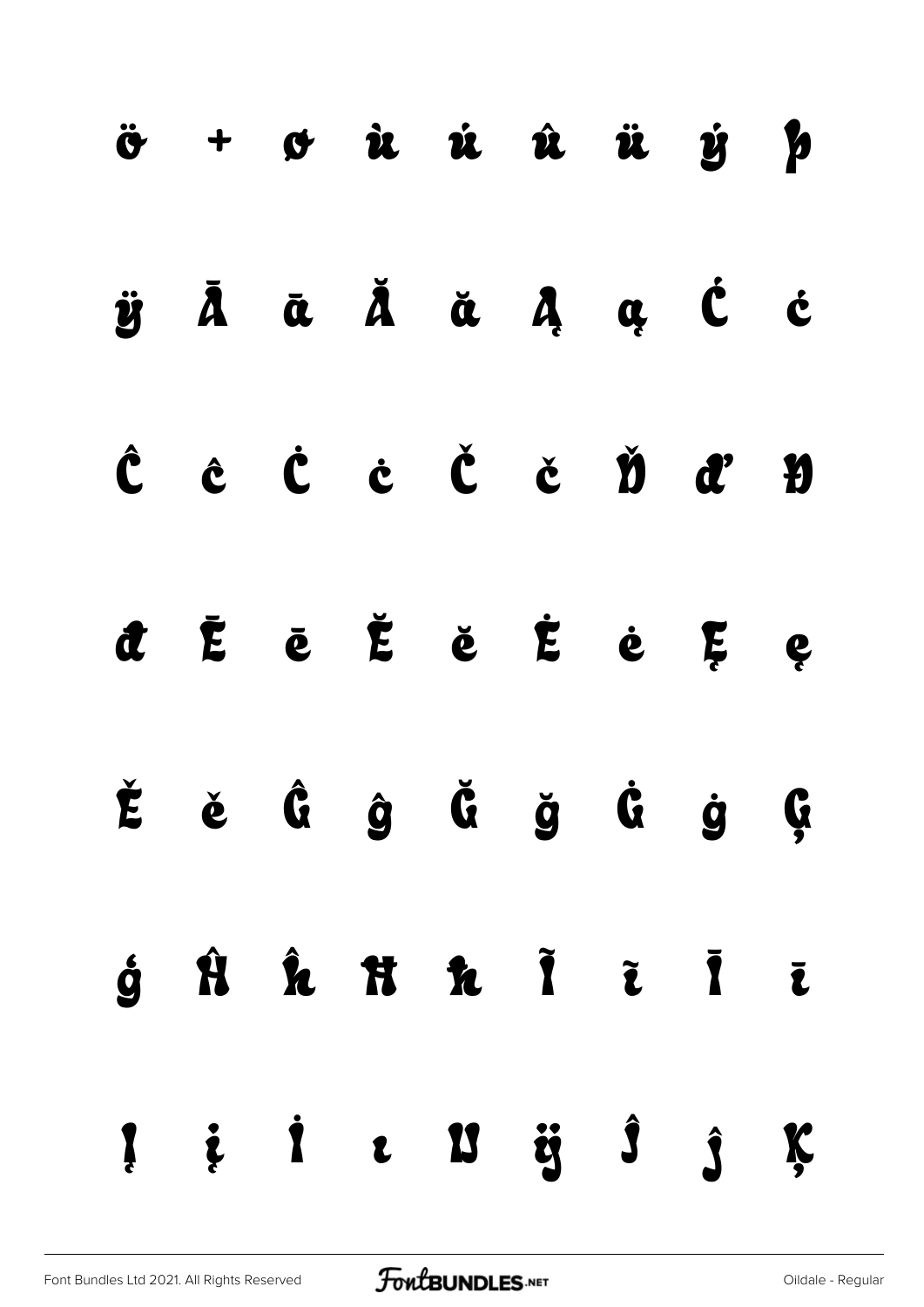|  |  | ķ k ĺ ĺ Ļ ļ Ľ ľ Ŀ                                                                                                                                                              |  |  |
|--|--|--------------------------------------------------------------------------------------------------------------------------------------------------------------------------------|--|--|
|  |  | t t t Ń n Ņ ņ Ň ň                                                                                                                                                              |  |  |
|  |  | $\mathbf{\dot{a}}$ $\mathbf{\dot{0}}$ $\mathbf{\dot{c}}$ $\mathbf{\dot{0}}$ $\mathbf{\dot{c}}$ $\mathbf{\ddot{0}}$ $\mathbf{\ddot{c}}$ $\mathbf{\ddot{c}}$ $\mathbf{\ddot{c}}$ |  |  |
|  |  | <b>ŘŕŖŗŘřŚśŜ</b>                                                                                                                                                               |  |  |
|  |  | $\hat{s} \quad \hat{s} \quad \hat{s} \quad \check{s} \quad \check{s} \quad \hat{\tau} \quad \hat{\tau} \quad \hat{\tau}$                                                       |  |  |
|  |  | F t Û û Û û Û û Û                                                                                                                                                              |  |  |
|  |  | û Ü ü U u Ûl û Ŷ ŷ                                                                                                                                                             |  |  |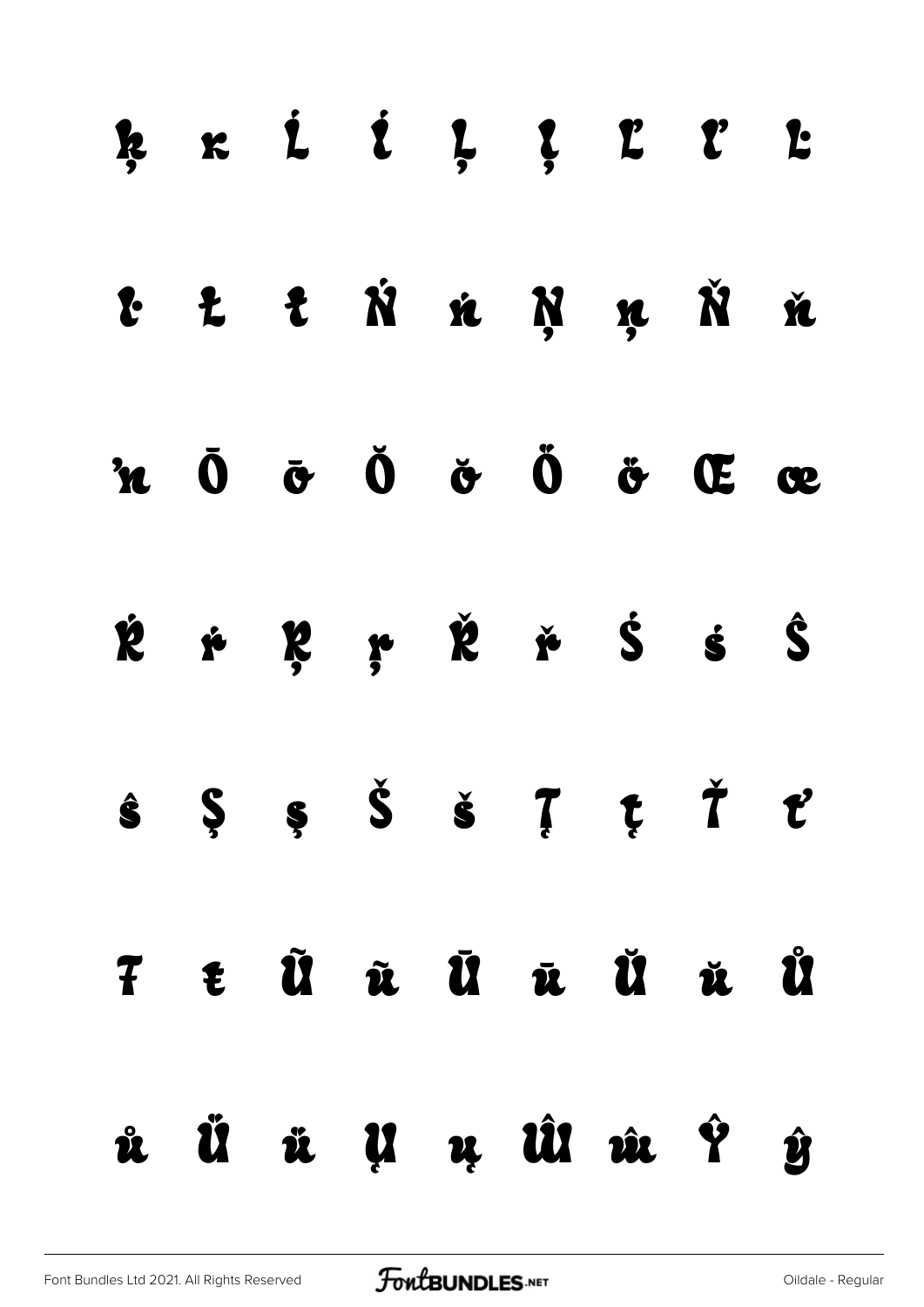



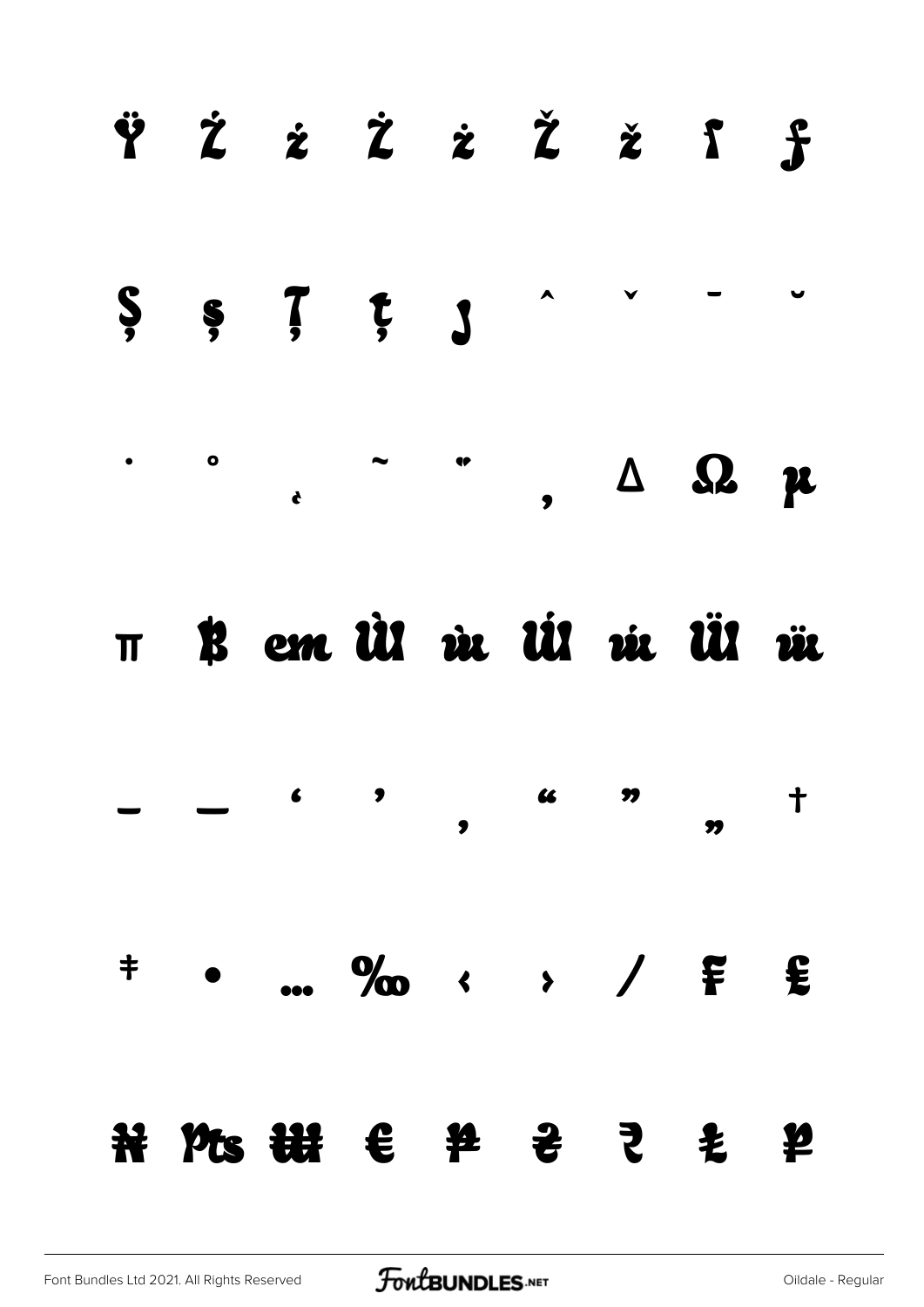|     | $\qquad \qquad \text{N0} \quad \text{m} \qquad \leftarrow \quad \text{m} \quad \rightarrow \quad \text{m}$           |  |  |   |
|-----|----------------------------------------------------------------------------------------------------------------------|--|--|---|
|     | $\leftrightarrow \updownarrow \quad \kappa \quad \star \quad \star \quad \star \quad \bullet \quad \Pi \quad \Sigma$ |  |  |   |
|     | $-$ / $\cdot$ $\sqrt{\infty}$ $\int$ $\approx$ $\neq$ $\leq$                                                         |  |  |   |
|     | $2$ $0$ or $2$ io $\overline{a}$ a $\underline{a}$ $\overline{a}$                                                    |  |  |   |
|     | ă â ä à ā a a å ā B                                                                                                  |  |  |   |
|     | $C$ $\dot{C}$ $C$ $C$ $C$ $D$ $\dot{D}$ $D$                                                                          |  |  |   |
| E É | Ě Ě Ê Ë Ė Ė                                                                                                          |  |  | È |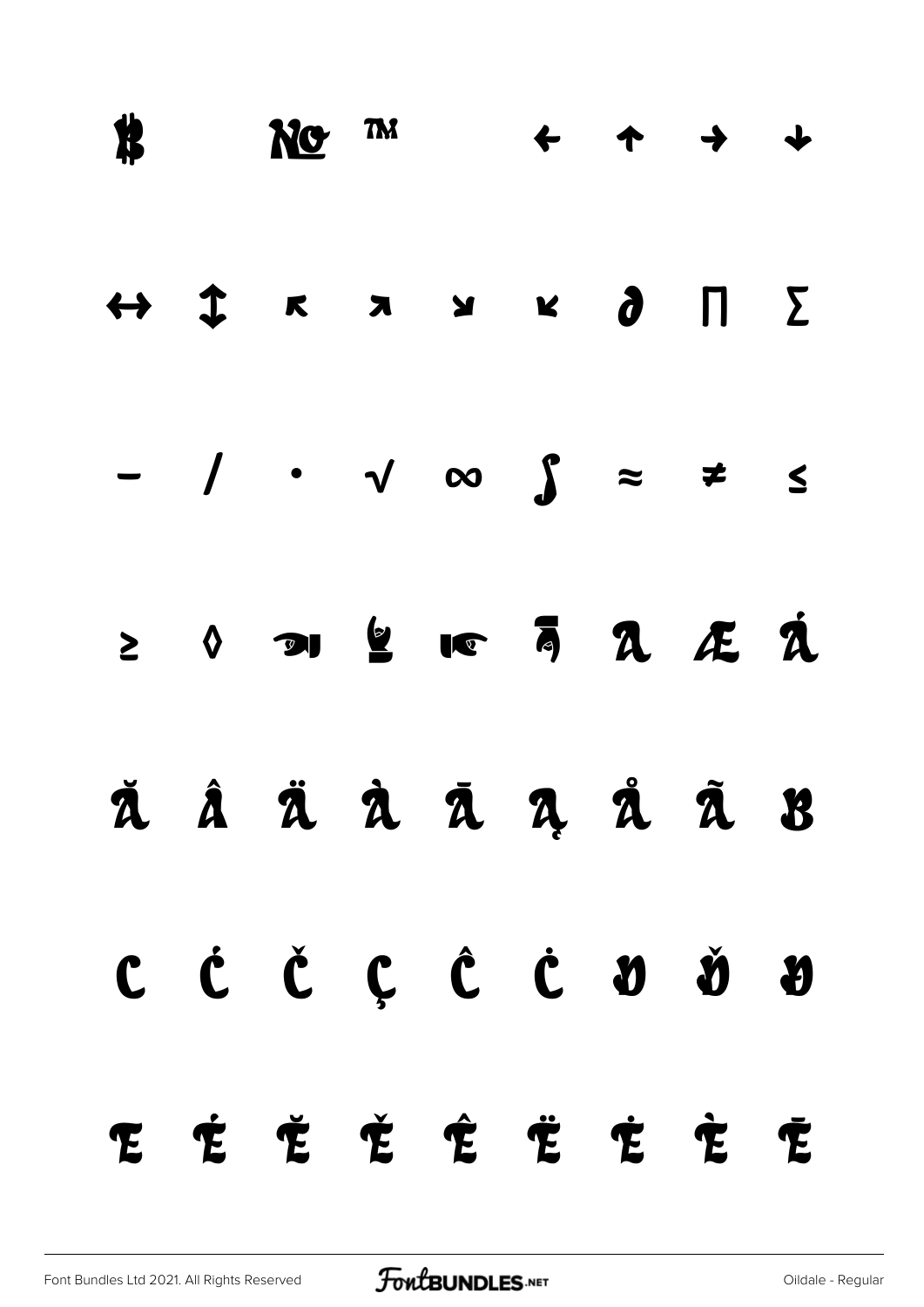# E Ø F G Ğ Ĝ G Ġ H **HHII THU THU THU HI** IIII SKKKK 2 L L L L L L L L L L L L M N N N N Ñ  $\ddot{\theta}$  (c  $\dot{\theta}$  (c)  $\ddot{\theta}$  (c)  $\ddot{\theta}$  (c)  $\ddot{\theta}$  (c)  $\ddot{\theta}$  (c)  $\ddot{\theta}$  (c)  $\ddot{\theta}$  (c)  $\ddot{\theta}$  (c)  $\ddot{\theta}$  (c)  $\ddot{\theta}$  (c)  $\ddot{\theta}$  (c)  $\ddot{\theta}$  (c)  $\ddot{\theta}$  (c)  $\ddot{\theta}$  (c)  $\ddot{\theta}$  (c)  $\ddot{\theta}$  (c)  $\$ Ø Õ P Q R R R R Ř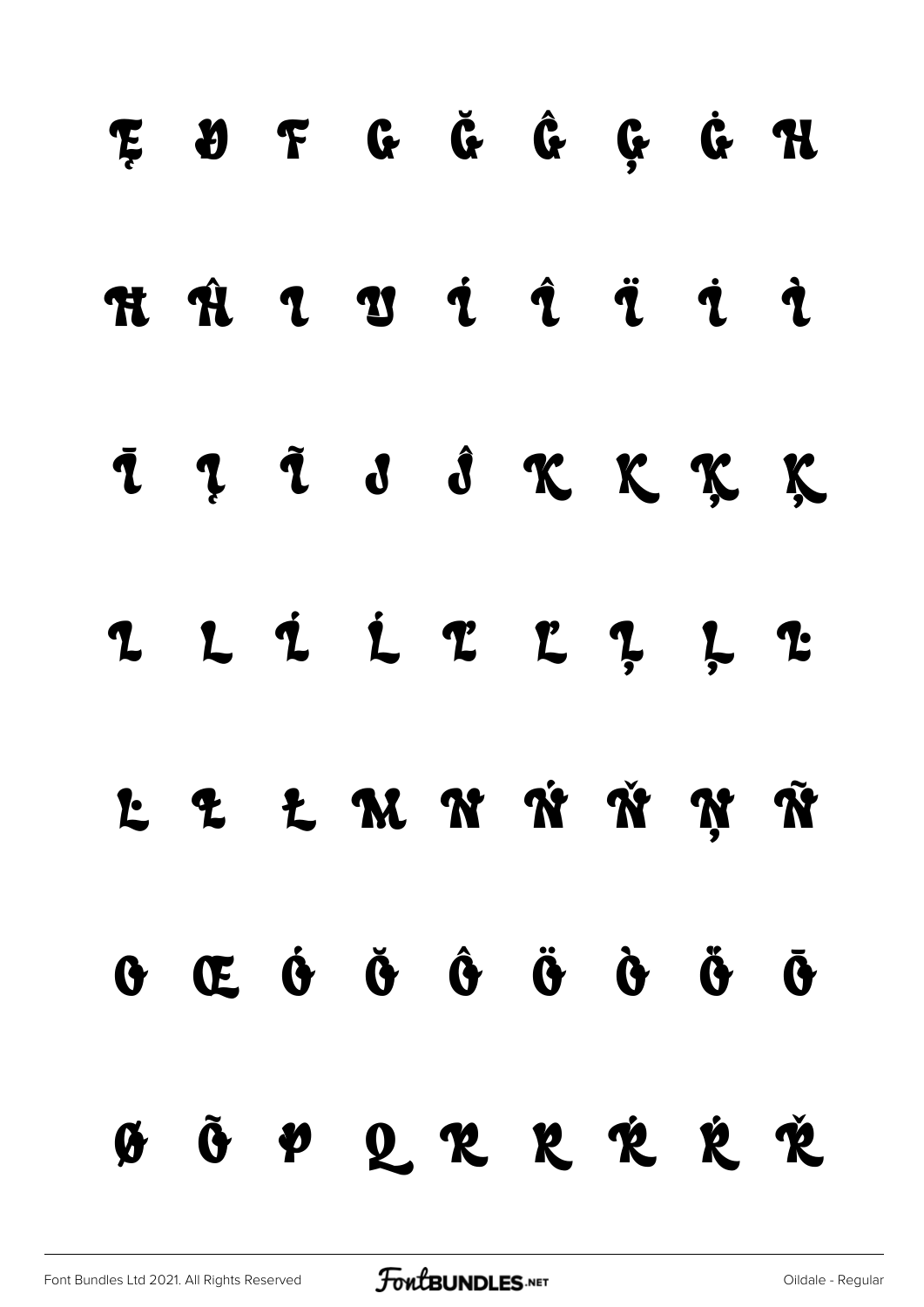# ŘRRS SŠŠŠ  $\delta$   $\delta$   $\delta$   $\delta$   $\delta$   $\delta$   $\delta$   $\sigma$   $\delta$ Te Ty The TL F T T T & u ú ŭ û ü û ü ü u ủ ũ v V w w ú ŵ ŵ id ür üd ür üd z z y y V Y Y Y Y Y Z Ž Ž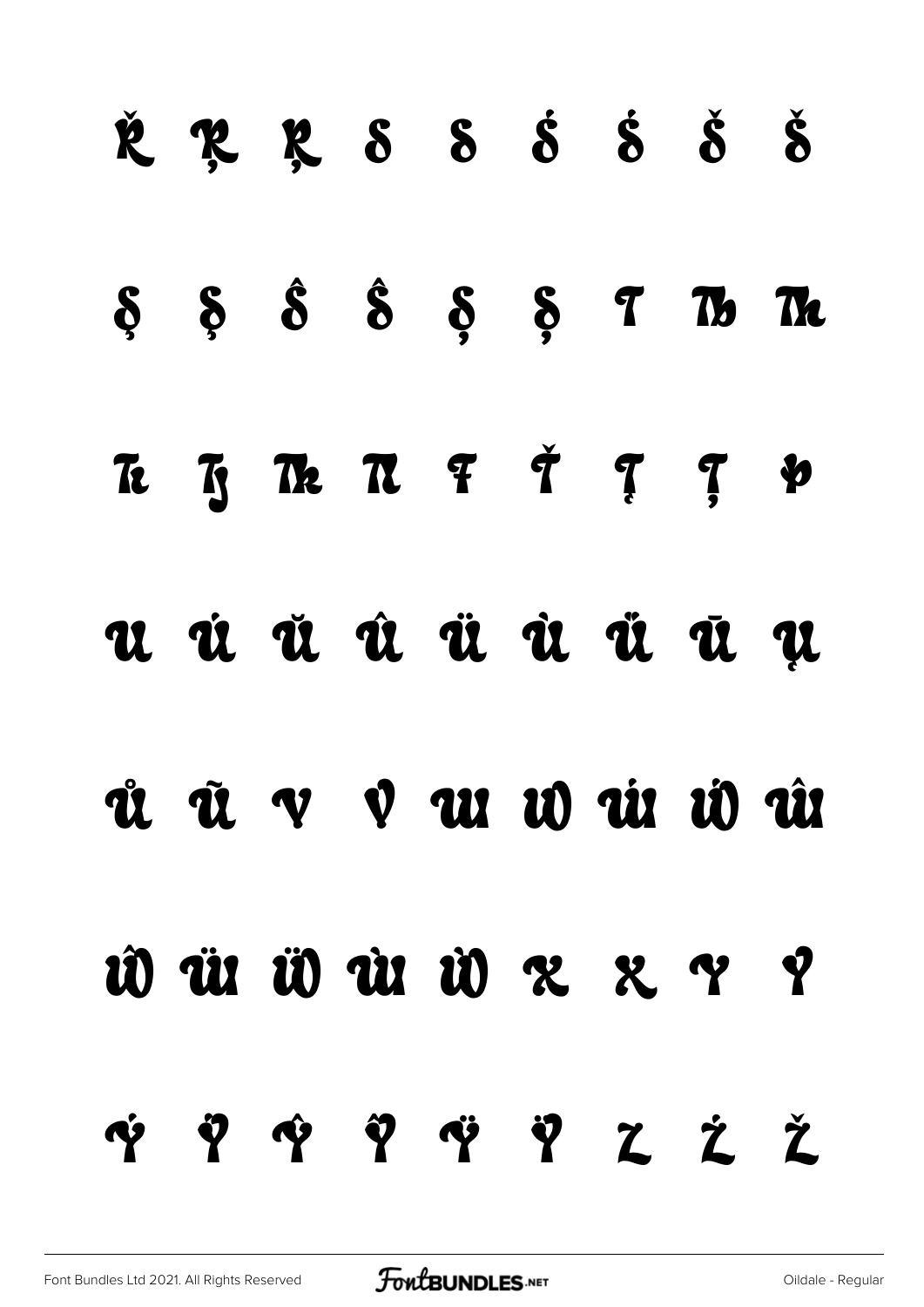|  | Fre His Fit Fit His His Fit His |                                               |  |                    |
|--|---------------------------------|-----------------------------------------------|--|--------------------|
|  | 8 8 8 8 <b>ē</b> e d f          |                                               |  | $\hat{\mathbf{r}}$ |
|  | <b>غ</b> ق ق ق ق ق ق 8 8        |                                               |  | $\bullet$          |
|  | aaa aa                          |                                               |  |                    |
|  | c čçcc',                        |                                               |  |                    |
|  | o do do do do                   |                                               |  |                    |
|  |                                 | $\dot{z}$ a $\dot{a}$ a $\dot{a}$ a $\dot{c}$ |  |                    |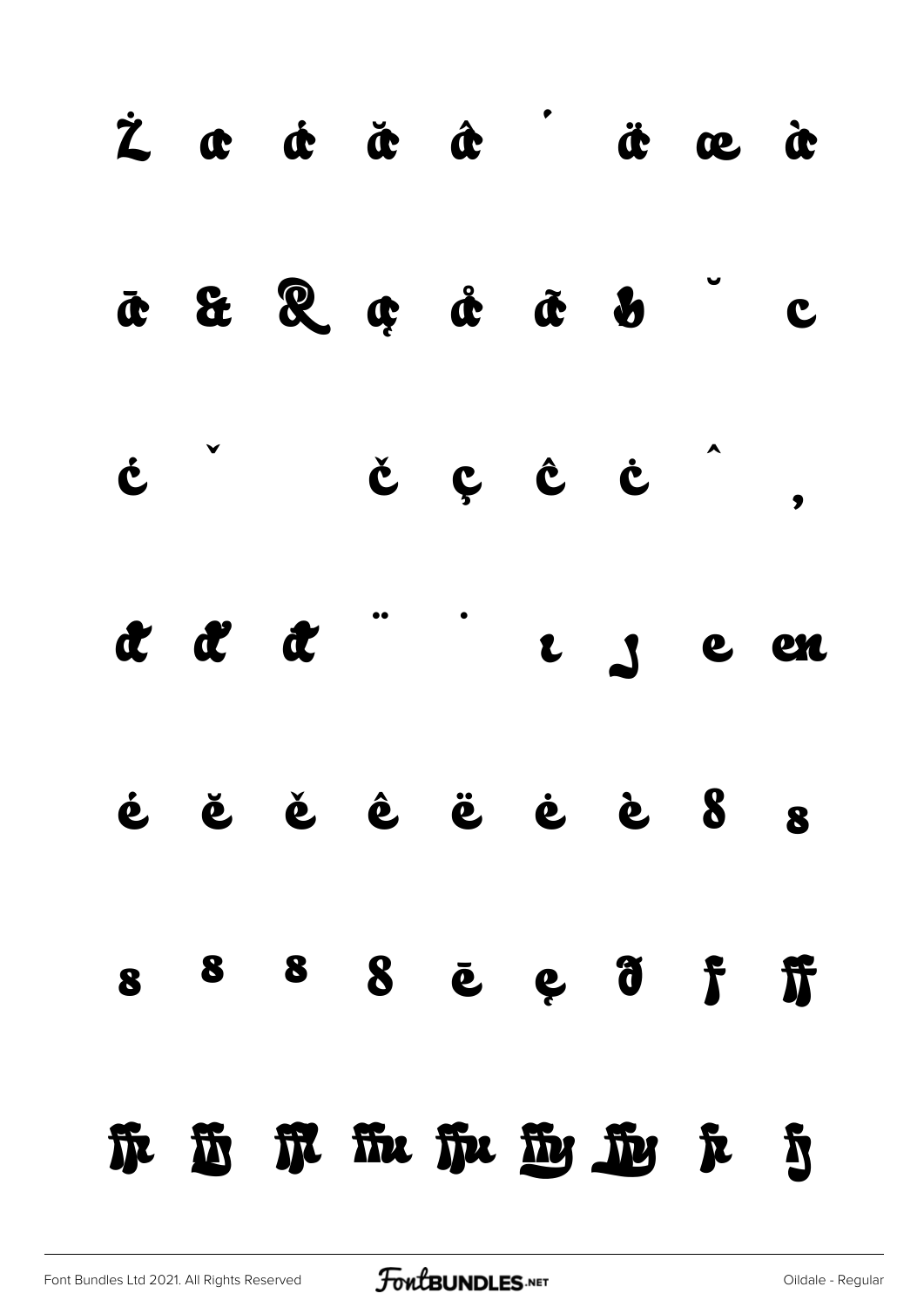|  |  |  | R im jm in jn ir jr it jt                                                                                                                                                                                                                                                                                                                                                                                                                       |  |
|--|--|--|-------------------------------------------------------------------------------------------------------------------------------------------------------------------------------------------------------------------------------------------------------------------------------------------------------------------------------------------------------------------------------------------------------------------------------------------------|--|
|  |  |  | in ju iv jv im jm iz jz iy                                                                                                                                                                                                                                                                                                                                                                                                                      |  |
|  |  |  | $\frac{5}{2}$ 5 5 5 5 5 4 4                                                                                                                                                                                                                                                                                                                                                                                                                     |  |
|  |  |  | 4 4 4 4 / 9 9 9 9 9 9                                                                                                                                                                                                                                                                                                                                                                                                                           |  |
|  |  |  | $\begin{array}{ccccccccccccc}\hat{\mathbf{g}}&\hat{\mathbf{g}}&\hat{\mathbf{g}}&\hat{\mathbf{g}}&\hat{\mathbf{g}}&\hat{\mathbf{g}}&\hat{\mathbf{g}}&\hat{\mathbf{g}}&\hat{\mathbf{g}}&\hat{\mathbf{g}}&\hat{\mathbf{g}}&\hat{\mathbf{g}}&\hat{\mathbf{g}}&\hat{\mathbf{g}}&\hat{\mathbf{g}}&\hat{\mathbf{g}}&\hat{\mathbf{g}}&\hat{\mathbf{g}}&\hat{\mathbf{g}}&\hat{\mathbf{g}}&\hat{\mathbf{g}}&\hat{\mathbf{g}}&\hat{\mathbf{g}}&\hat{\math$ |  |
|  |  |  | i i î î i ij ī į ī                                                                                                                                                                                                                                                                                                                                                                                                                              |  |
|  |  |  | j j k k k l û i l                                                                                                                                                                                                                                                                                                                                                                                                                               |  |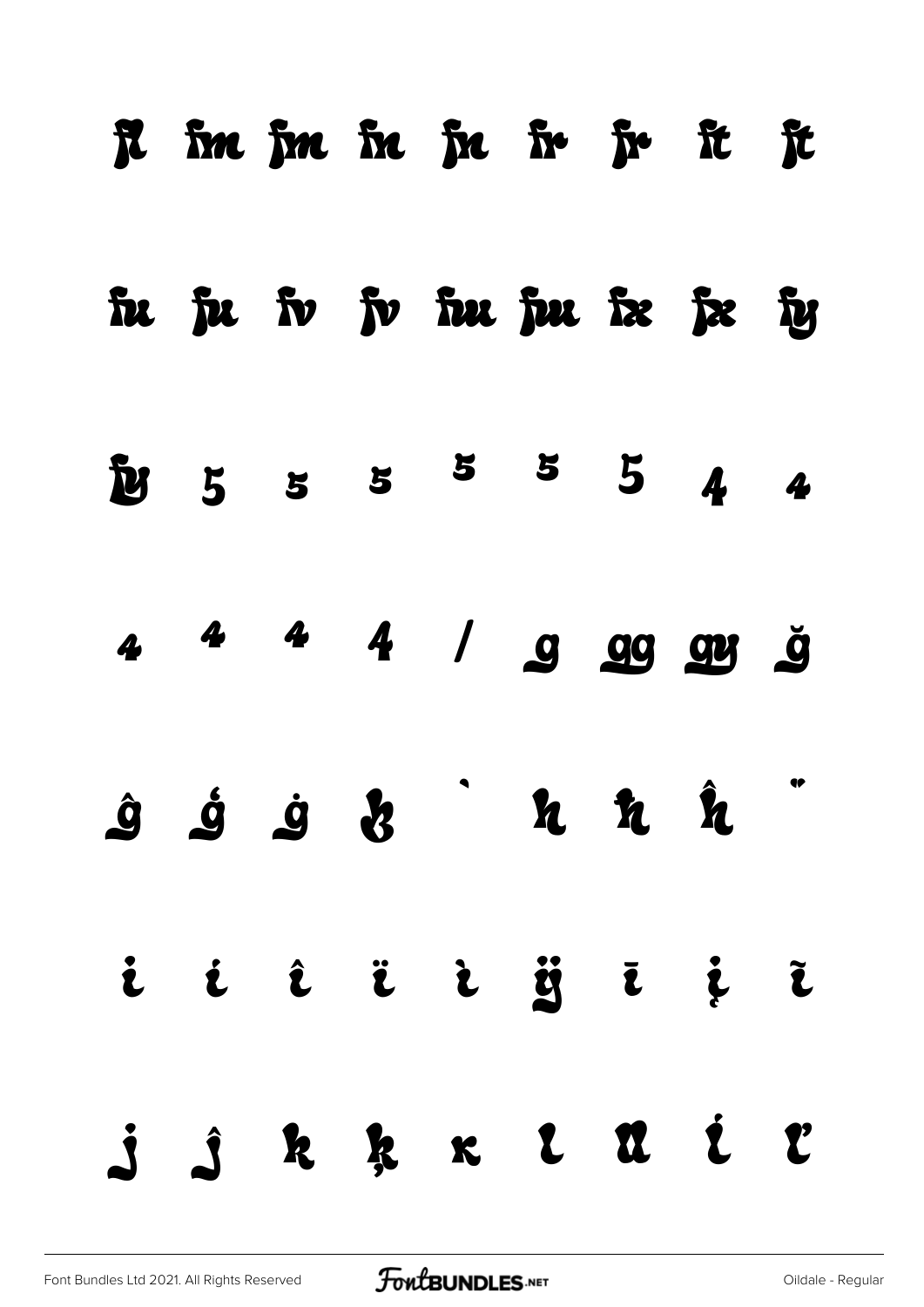|                                        |  | L E E m <sup>-</sup> n n n n n                                                                                                                                                                                                                                                                                                                                                                                                         |  |                    |  |
|----------------------------------------|--|----------------------------------------------------------------------------------------------------------------------------------------------------------------------------------------------------------------------------------------------------------------------------------------------------------------------------------------------------------------------------------------------------------------------------------------|--|--------------------|--|
|                                        |  | x 9 9 9 9 9 2 0                                                                                                                                                                                                                                                                                                                                                                                                                        |  |                    |  |
| $\dot{\mathbf{o}}$ $\ddot{\mathbf{o}}$ |  | $\dot{a}$ $\ddot{a}$ $\ddot{a}$ $\ddot{a}$                                                                                                                                                                                                                                                                                                                                                                                             |  | $\ddot{\bullet}$ 1 |  |
|                                        |  | $\begin{array}{ccccccccccccccccc} \textbf{1} & \textbf{1} & \textbf{1} & \textbf{1} & \textbf{1} & \textbf{1} & \textbf{1} & \textbf{1} & \textbf{1} & \textbf{1} & \textbf{1} & \textbf{1} & \textbf{1} & \textbf{1} & \textbf{1} & \textbf{1} & \textbf{1} & \textbf{1} & \textbf{1} & \textbf{1} & \textbf{1} & \textbf{1} & \textbf{1} & \textbf{1} & \textbf{1} & \textbf{1} & \textbf{1} & \textbf{1} & \textbf{1} & \textbf{1}$ |  |                    |  |
|                                        |  | $\begin{array}{ccccccccccccccccc} r & \dot r & \dot r & \dot r & \dot r & \dot s & \dot s & \dot s & \dot s & \dot s \end{array}$                                                                                                                                                                                                                                                                                                      |  |                    |  |
|                                        |  | $\hat{s}$ $\hat{s}$ $\hat{7}$ $\hat{7}$ $\hat{7}$ $\hat{7}$ $\hat{8}$                                                                                                                                                                                                                                                                                                                                                                  |  |                    |  |
|                                        |  | 6 6 6 6 6 7 1b 1f 1f                                                                                                                                                                                                                                                                                                                                                                                                                   |  |                    |  |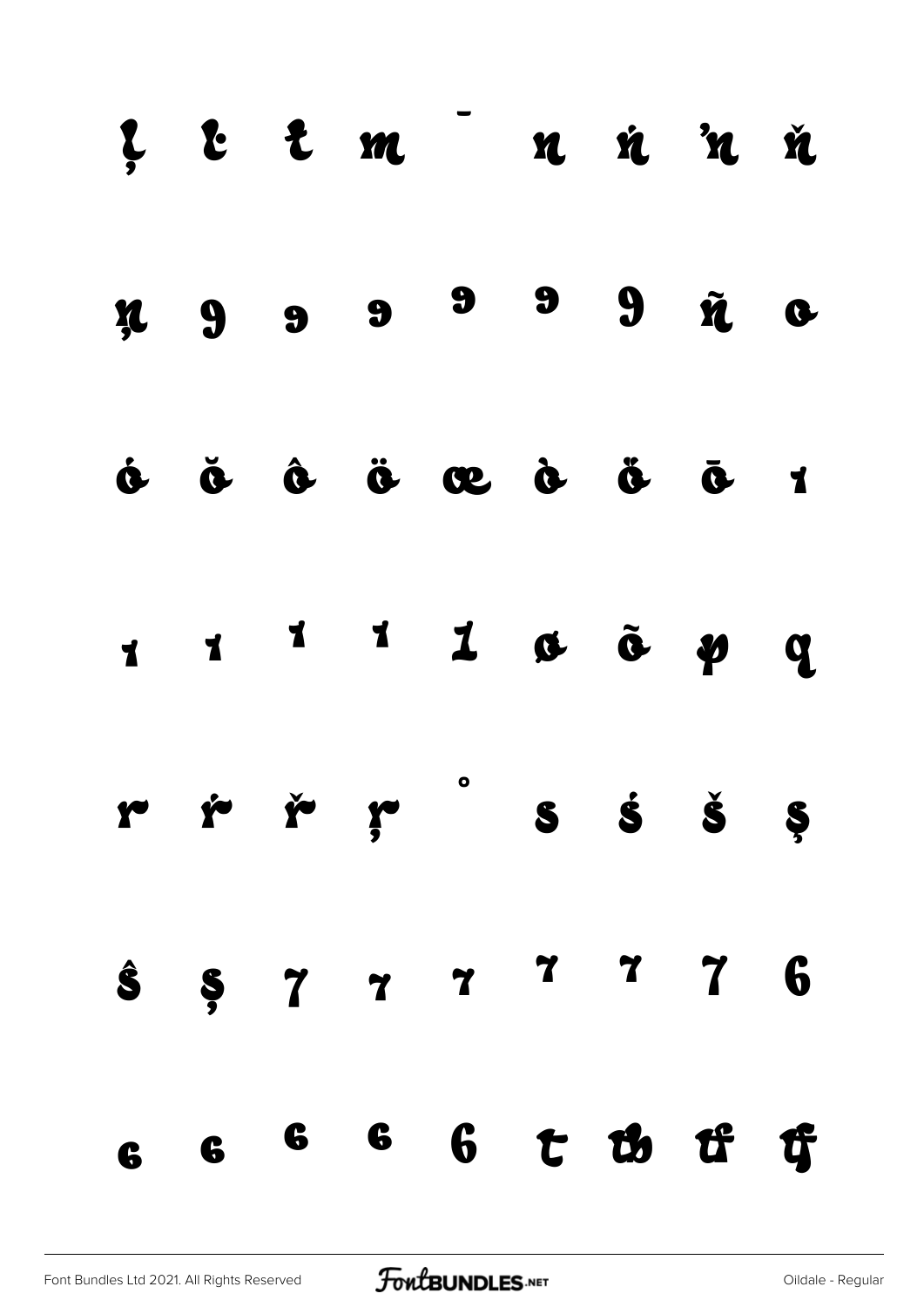|  |  |  | th ti tj th ti tm tn tp tr          |  |
|--|--|--|-------------------------------------|--|
|  |  |  | at the the the the to the tx        |  |
|  |  |  | $x$ $t$ $t$ $t$ $t$ $y$ $3$ $3$ $3$ |  |
|  |  |  | $3 \t3 \t3 \t2 \t2 \t2 \t3$         |  |
|  |  |  | 2 u û û û û û û û                   |  |
|  |  |  | u û û v w w w w w                   |  |
|  |  |  | x y j j j x i i                     |  |